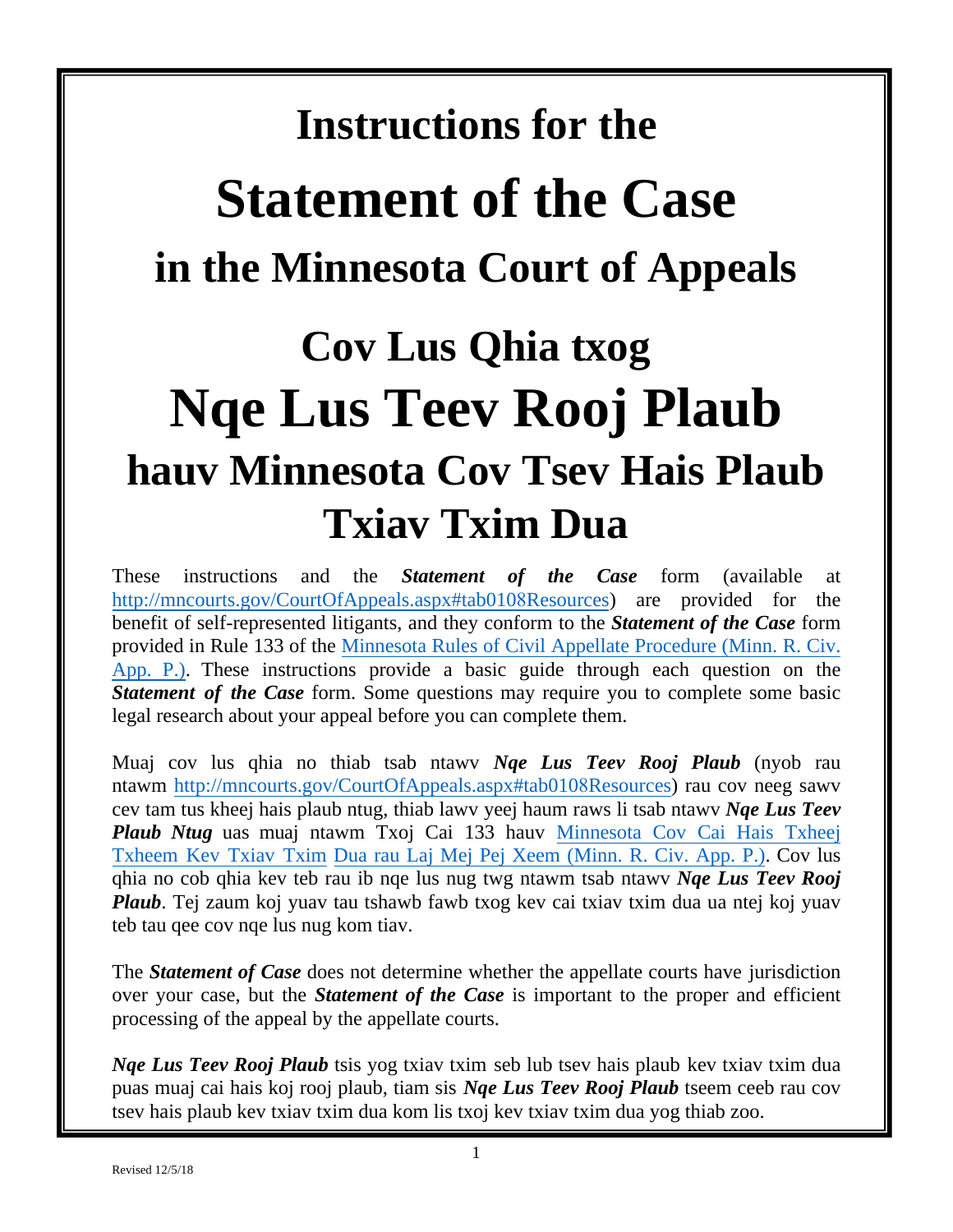For additional assistance completing this form, contact the State Law Library at (651) 297- 7651. Please note that court employees can give general information about court rules, forms, and procedures, but they cannot give legal advice.

Xav tau kev pab teb tsab ntawv no, hu rau lub Xeev Chaw Qiv Ntawv Lij Choj ntawm (651) 297-7651. Thov faj seeb tias cov neeg ua hauj lwm hauv tsev hais plaub qhia tau tej ncauj lus dog dig txog tsev hais plaub cov cai, cov ntaub ntawv, cov txheej txheem, tiam sis lawv muab tsis tau tswv yim kev cai lij choj.

**\_\_\_\_\_\_\_\_\_\_\_\_\_\_\_\_\_\_\_\_\_\_\_\_\_\_\_\_\_\_\_\_\_\_\_\_\_\_\_\_\_\_\_\_\_\_\_\_\_\_\_\_\_\_\_\_\_\_\_\_\_\_\_\_\_\_\_\_\_\_\_\_**

#### **Case Title (Npe Rooj Plaub)**

Write the parties' names, as they appeared on the documents from the district court or agency where your case was decided.

Sau cov tog neeg cov npe raws nkaus li tshwm hauv cov ntaub ntawv tuaj hauv cheeb tsam tsev hais plaub los yog lub koom haum uas txiav txim rau koj rooj plaub.

# **Case Number (Zauv Cim Rooj Plaub)**

Write the case number that your case was assigned in district court or by the agency that made the decision. Write the appellate case number, if you know it already (if not, you can leave it blank).

Sau tus zauv cim rooj plaub uas cheeb tsam tsev hais plaub los yog lub koom haum txiav txim tis rau. Sau tus zauv cim rooj plaub yuav txiav txim dua, yog tias twb paub lawm (yog tsis paub, txhob sau dab tsi rau).

**1. Originating Court or Agency (Lub Tsev Hais Plaub los yog Koom Haum Chiv Pib)** Write the name of the district court or agency where the decision was made that you are now appealing. For example, "Hennepin County District Court," or "City of Rochester," or "Department of Employment and Economic Development."

Write the name of the judge, or other decision maker, who made the decision from which you are appealing.

Sau lub cheeb tsam tsev hais plaub los yog lub koom haum uas tau txiav txim uas tam sim no koj thov kom txiav txim dua. Piv txwv, "Hennepin County District Court," los yog "City of Rochester," los yog "Department of Employment and Economic Development."

Sau lub npe ntawm tus kws phua txim, los yog lwm tus neeg txiav txim, uas koj thov kom txiav txim dua.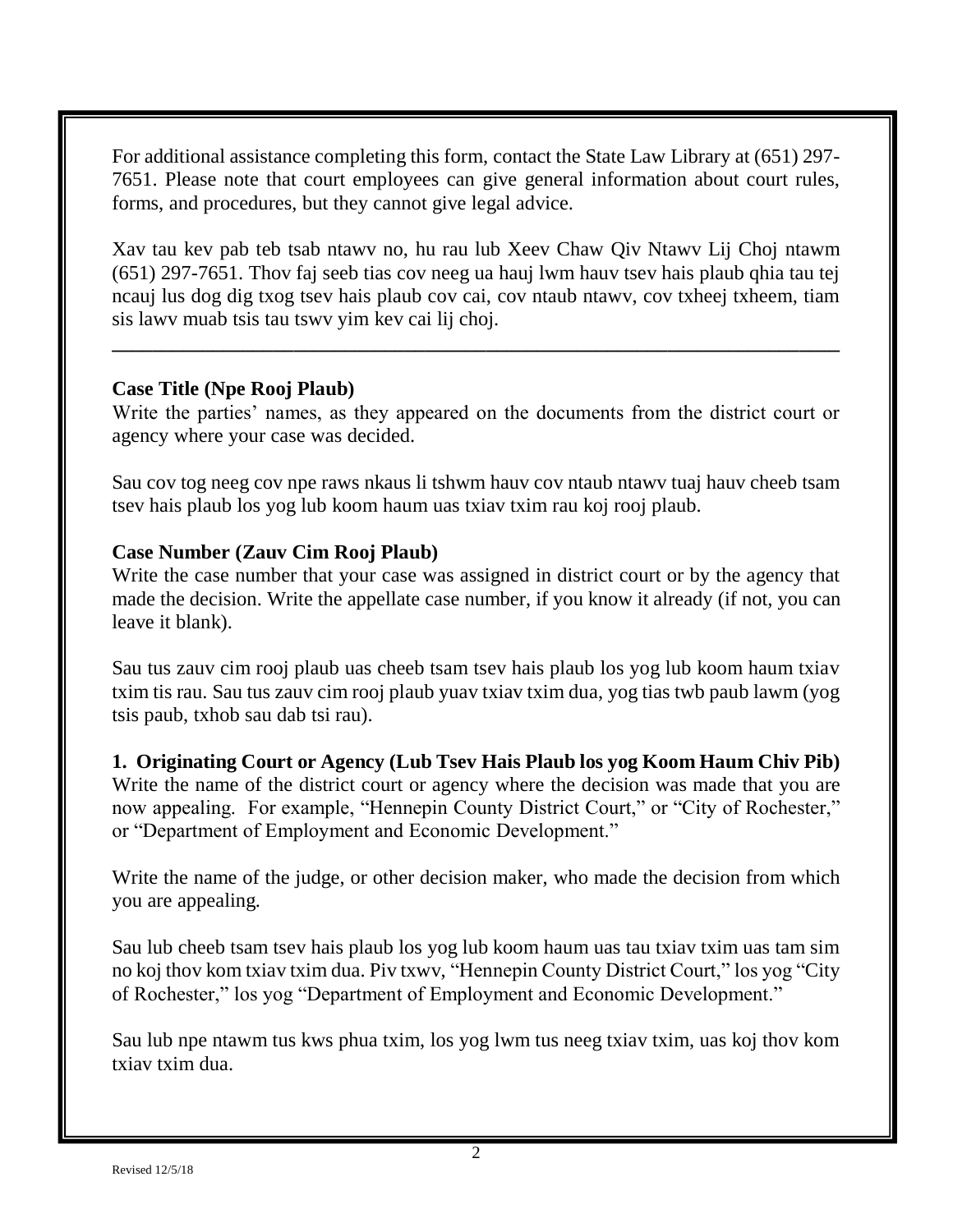# **2. Jurisdictional Statement (Nqe Lus Teev Hom Plaub Ntug)**

The "jurisdictional statement" section is intended to provide enough information for the appellate courts to easily determine whether your order or judgment is appealable and whether your appeal was filed by the deadline.

Answer the questions in ONE of the sections:

- Section 2.a. if you are filing an appeal from a district court order
- Section 2.b. if you are filing a certiorari appeal such as an unemployment appeal, or
- Section 2.c. if you are filing any other type of appeal, such as Petition for Prohibition or a Petition for a Writ of Mandamus.

Ntu "nqe lus teev hom plaub ntug" yog kom qhia ncauj lus txaus rau cov tsev hais plaub txiav txim dua ntsuas tau yooj yim tias koj cov lus thov los yog kev txiav txim yeej rov txiav txim dua tau thiab seb koj puas zwm cov ntaub ntawv thov kev txiav txim dua ua ntej hnub kawg uas kheev zwm.

Teb cov nqe lus nug rau IB ntu twg:

- Ntu 2.a. yog tias koj thov kev txiv txim dua los ntawm cheeb tsam tsev hais plaub cov lus txib
- Ntu 2.b. yog tias koj thov ntawy sau thov txiav txim dua xws li kev txiav txim dua txog nyiaj poob hauj lwm, los yog
- Ntu 2.c. yog tias koj thov lwm hom kev txiav txim dua, xws li Thov Kev Txwv Raws Cai Lij Choj los yog Thov Kev Hais Kom Yog Cai.

### **2.a.1, 2.b.1, 2.c.1: Statute, rule, or authority authorizing appeal/appellate proceeding (Cai Lij Choj, kev cai, los yog tus muaj cai txiav txim dua/lis txheej txheem txiav txim dua)**

You will need to research which statute or rule allows you to file this appeal. Write the name and number of the statute or rule that applies. For example, "Minn. Stat. section 504B.371, subd. 2" or "Minn. R. Civ. App. P. 103.03(a)."

Koj yuav tau tshawb fawb kom paub seb txoj cai lij choj los yog kev cai twg kheev koj thov txoj kev txiav txim dua no. Sau lub npe thiab tus zauv cim txoj cai lji choj los yog kev cai uas muaj feem xyuam rau. Piv txwv, "Minn. Stat. ntu 504B.371, theem nqe 2" los yog "Minn. R. Civ. App. P. 103.03(a)."

**2.a.2:** If you are appealing from a judgment, write the date judgment was entered. If you are appealing from an order, write the date that you were served with the Notice of Filing of that order.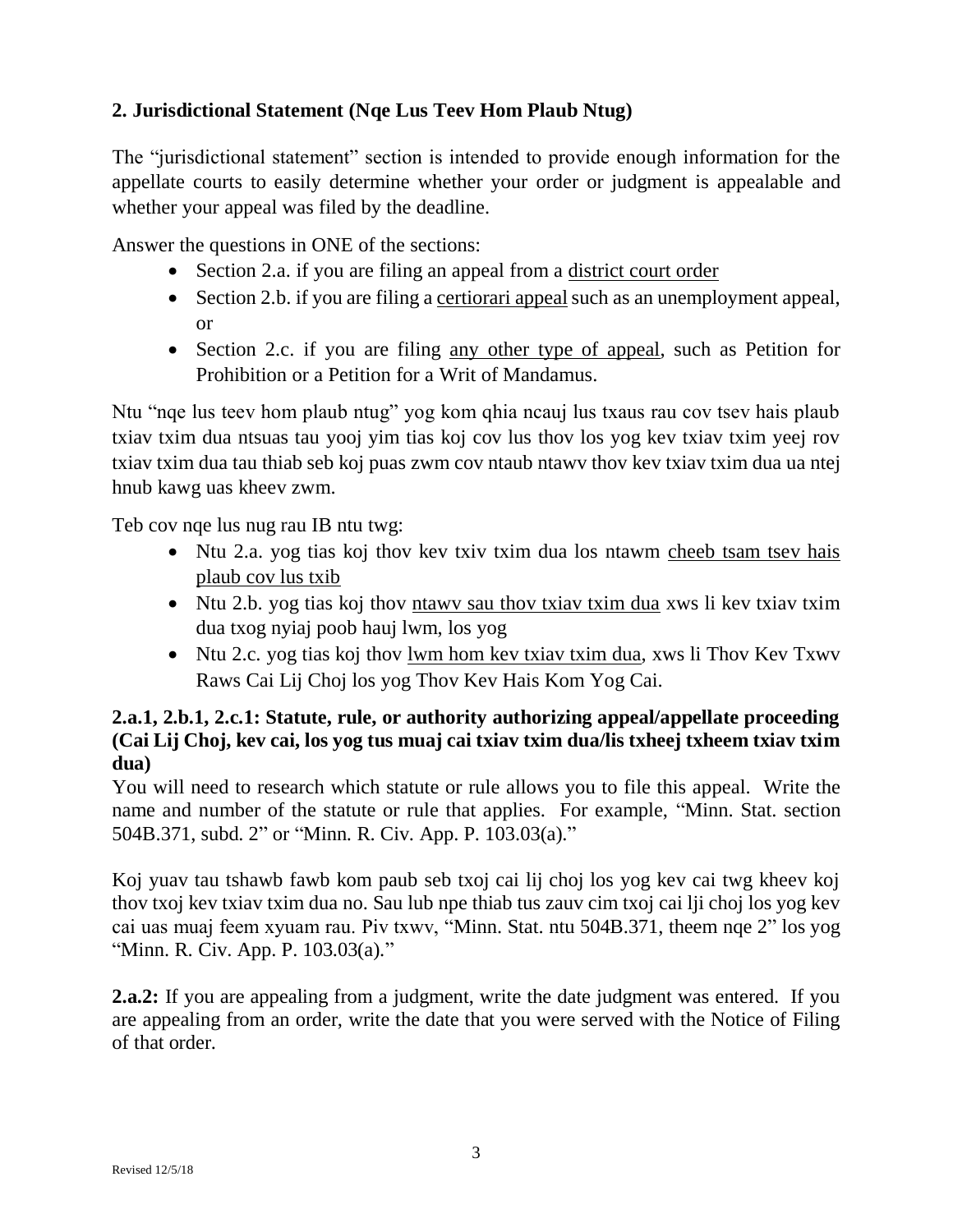Yog koj thov kev txiav txim dua los ntawm ib txoj kev txiav txim tag lawm, sau hnub uas tau txiav txim tag los lawm. Yog koj thov kev txiav txim dua los ntawm ib txoj kev txib, sau hnub uas koj tau txais Tsab Ntawv Faj Seeb ntawm txoj kev txib ntawd.

### **2.a.3, 2.b.2., 2.c.2: Authority fixing time limit (Muaj cai kho kev txwv sij hawm)**

Every type of appeal has a filing deadline, which is a number of days after the order or judgment become final. You will need to research which statute or rule determines the deadline for you to file your appeal. That same statue or rule should also tell you what event or date to count from, in order to calculate your deadline. Write the name and number of the statute or rule that applies.

Txhua hom kev txiav txim dua muaj hnub kawg rau zwm ntaub ntawv, uas yog cov hnub tom qab muaj ib txoj kev txib los yog kev txiav txim tiav. Koj yuav tau tshawb fawb kom paub txoj cai lij choj los yog kev cai ntsuas hnub kawg rau koj zwm ntawv thov kev txiav txim dua. Tib txoj cai lij choj los yog kev cai yuav tsum puav leej qhia tau rau koj qhov xwm txheej los yog hnub pib xam mus, thiaj li ntsuas tau koj hnub kawg. Sau lub npe thiab tus zauv cim txoj cai lji choj los yog kev cai uas muaj feem xyuam rau.

# **2.a.4 and 2.a.5: Motion that tolls appeal time (Kev thov ncua sij hawm rau kev txiav txim dua)**

Some types of motions (requests to the district court) may "toll" (temporarily stop) the count of days that make up the deadline to your appeal. After a "tolling" motion is decided by a district court order, you would pick up where you left off counting the days that count toward your deadline for appeal. In other words, a "tolling" motion extends your deadline for appeal.

Not all motions "toll," or extend, your deadline for appeal. If a motion was filed in your case, you may have to do some legal research to determine whether it is the type of motion that "tolls" your deadline for appeal. Only fill out 2.a.4 and 2.a.5 if a motion was filed in your case and a statute or rule states that the type of motion filed in your case "tolls" your deadline for appeal.

Qee hom kev thov (cov kev thov mus rau cheeb tsam tsev hais plaub) yuav "ncua sij hawm" (nres ib ntus) rau cov hnub uas muab xam los ua hnub kawg rau koj thov kev txiav txim dua. Tom qab lub cheeb tsam tsev hais plaub txiav txim rau kev thov "ncua sij hawm", koj yuav pib suav txij li koj tau ncua tseg mus ntxiv rau hnub kawg rau koj thov kev txiav txim dua. Kom hais ua lwm lo lus ces, kev thov "ncua sij hawm" yuav ncua hnub kawg rau koj thov kev txiav txim dua.

Tsis yog tag nrho cov kev thov yuav " ncua sij hawm," los yog ncua hnub kawg tau rau koj thov kev txiav txim dua. Yog muaj kev thov rau koj rooj plaub, koj yuav tau tshawb fawb kev cai lij choj kom paub seb puas yog hom kev thov uas yuav "ncua sij hawm" rau hnub kawg rau koj thov kev txiav txim dua. Tsuas teb 2.a.4 thiab 2.a.5 yog tias muaj kev thov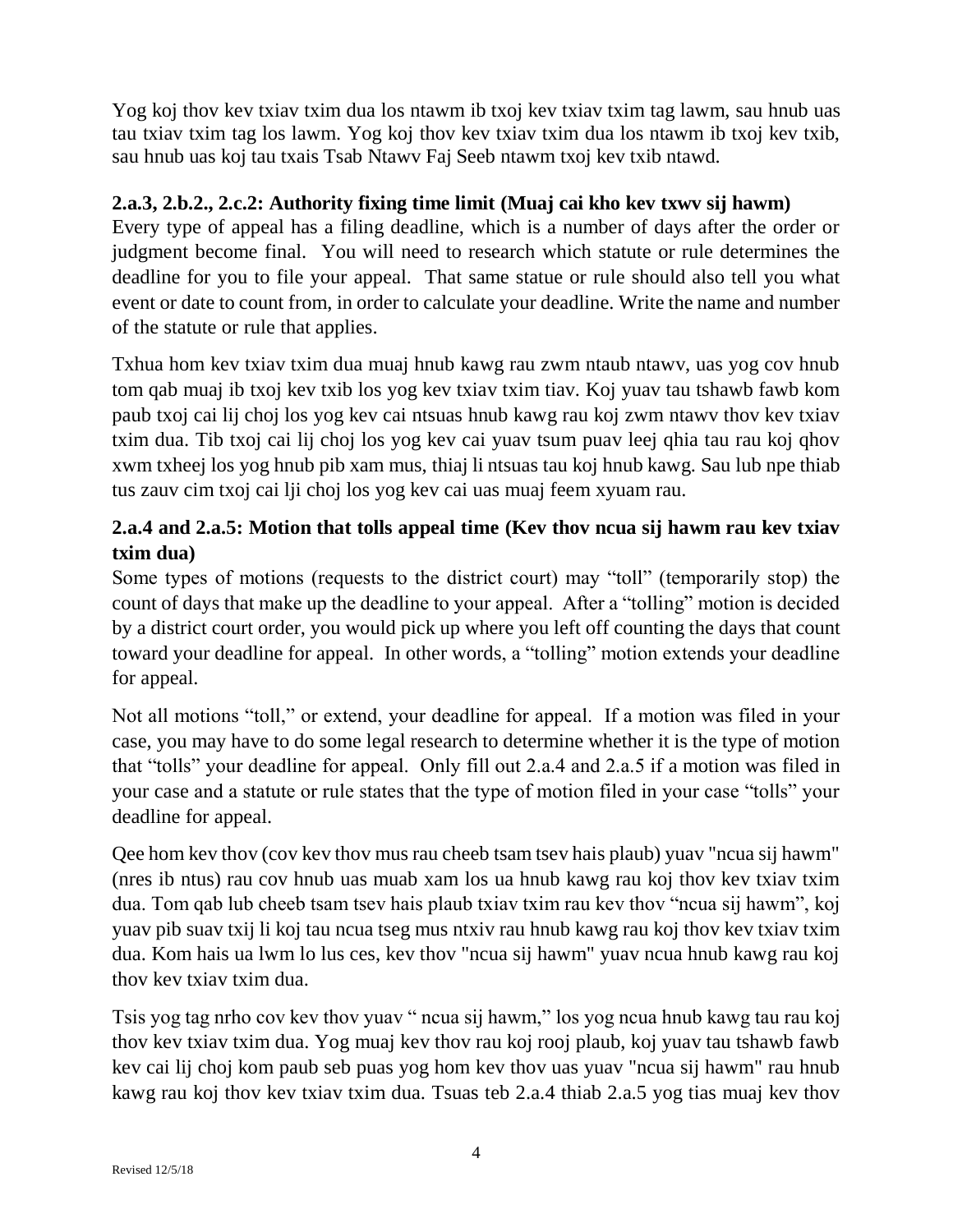rau koj rooj plaub thiab txoj cai lij choj los yog kev cai hais tias hom kev thov rau koj rooj plaub yuav "ncua sij hawm" rau hnub kawg rau koj thov tau kev txiav txim dua.

# **2.d. Finality of order or judgment (Kev xaus lus txib los yog lus txiav txim)**

You cannot file an appeal unless a judgment or order is "final," meaning that it decided all of the issues that were brought by all parties in the district court. There are some exceptions that would allow an appeal even if the issues have not all been decided.

Koj ua tsis tau ntawv thov kev txiav txim dua tshwj kom yeej xaus lus txiav txim los yog cov lus txib yeej "xaus" lawm, txhais tau tias yeej muaj kev txiav txim txhij rau tag nrho cov teeb meem uas tag nrho cov tog neeg coj mus hais hauv cheeb tsam tsev hais plaub. Muaj qee cov kev tshwj uas yuav kheev muaj kev txiav txim dua txawm tias tsis tau txiav txim txhij rau tag nrho cov teeb meem.

**2.d.1.** If the judgment or order you are appealing from decided all of the issues or grievances that both parties brought at the district court or agency, then mark "yes."

Yog tias txoj kev txiav txim los yog lus txib uas koj thov kev txiav txim dua yeej muaj kev txiav txim rau tag nrho cov teeb meem uas ob tog neeg coj mus hais hauv cheeb tsam tsev hais plaub los yog koom haum, ces kos "tau."

**2.d.2.** Skip this question unless you marked "no" in 2.d.1.

Hla nqe lus nug no tshwj tsis yog koj kos "Tsis tau" rau 2.d.1.

**2.d.3.** Only answer this question for criminal appeals. If you mark "no," then write the name and number of the statute or rule that allows you to appeal even if no sentence has been imposed or stayed.

Tsuas teb nqe lus nug no rau cov kev txiav txim dua rau neeg txhaum cai xwb. Yog tias koj kos "Tsis tau," ces sau lub npe thiab tus zauv cim txoj cai lij choj los yog kev cai uas kheev koj thov kev txiav txim dua txawm tsis muaj kev rau txim los yog tsis raug kaw txim.

\_\_\_\_\_\_\_\_\_\_\_\_\_\_\_\_\_\_\_\_\_\_\_\_\_\_\_\_\_\_\_\_\_\_\_\_\_\_\_\_\_\_\_\_\_\_\_\_\_\_\_\_\_\_\_\_\_\_\_\_\_\_\_\_\_\_\_\_\_\_\_\_

# **3. Type of litigation and any statutes at issue (Hom kev hais plaub ntug thiab tej txoj cai lij choj ntawm qhov teeb meem)**

State the general type of appeal you are filing, for example Eviction, Postconviction, Unemployment, Criminal, Civil, etc. Also, write the name and number of any statutes or rules that you already know of that you believe apply to this appeal (for example, "Minn. Stat. section 504B.371, subd. 2" or "Minn. R. Civ. App. P. 103.03(a)"). You may need to research which statutes or rules apply to your appeal.

Teev qhia hom kev txiav txim dua uas koj ua ntawv thov, piv txwv Kev Yuam Tawm Tsev, Kev Rau Txim Tom Qab, Kev Poob Hauj Lwm, Kev Txhaum Cai, Pej Xeem, thiab tej yam li ntawd. Puav leej sau lub npe thiab txoj cai lij choj los yog kev cai uas koj twb paub txog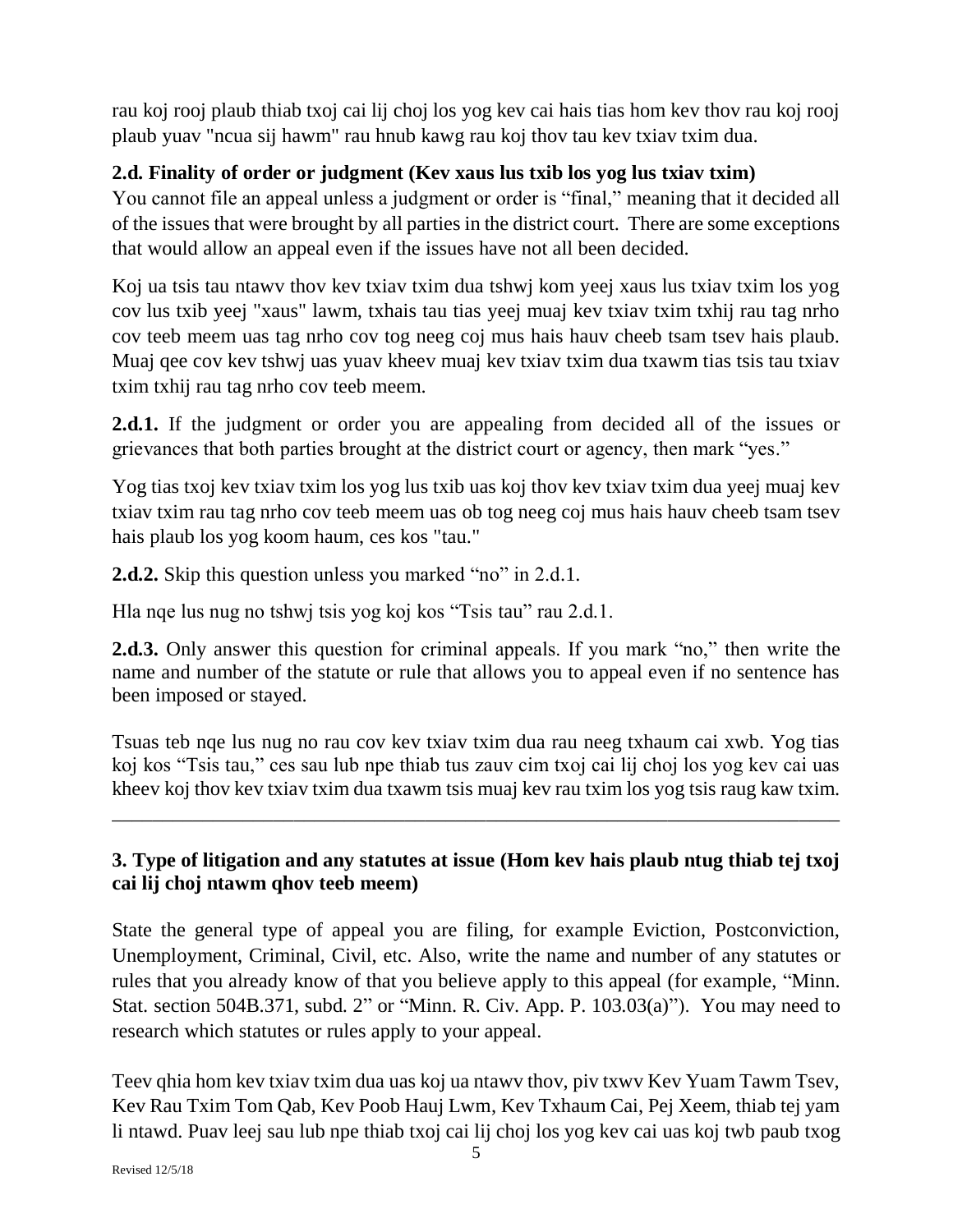tias koj ntseeg nws muaj feem xyuam rau txoj kev txiav txim dua no (piv txwv, "Minn. Stat. ntu 504B.371, theem nqe 2" los yog "Minn. R. Civ. App. P. 103.03(a)"). Koj yuav tau tshawb fawb seb cov kev cai lij choj los yog kev cai twg muaj feem xyuam rau txoj kev txiav txim dua rau koj.

\_\_\_\_\_\_\_\_\_\_\_\_\_\_\_\_\_\_\_\_\_\_\_\_\_\_\_\_\_\_\_\_\_\_\_\_\_\_\_\_\_\_\_\_\_\_\_\_\_\_\_\_\_\_\_\_\_\_\_\_\_\_\_\_\_\_\_\_\_\_\_\_

# **4. Brief description of issues that were raised in the district court or agency (Piav me ntsis txog cov teeb meem uas tau muab los hais hauv cheeb tsam tsev hais plaub los yog koom haum)**

The sections requesting information about the issues raised in the district court or agency and the issues proposed to be raised on appeal are for the court's information. What you write in these sections does not expand or limit the issues that might be addressed on appeal.

Briefly describe the issues and how those issues were decided in the order from which you are appealing.

For criminal appeals, state whether the conviction was for a felony, gross misdemeanor, or misdemeanor.

Cov ntu nug txog cov teeb meem uas tau muab los hais hauv cheeb tsam tsev hais plaub los yog koom haum thiab cov teeb meem npaj yuav coj los hais hauv kev txiav txim dua yog rau lub tsev hais plaub cov ntaub ntawv. Cov koj sau ntawm cov ntu no yuav tsis nthuav ntau ntxiv los yog txo tsawg cov teeb meem uas yuav muab coj los hais hauv txoj kev txiav txim dua.

Piav me ntsis txog cov teeb meem thiab kev txiav txim rau hauv cov lus txib txog cov teeb meem uas koj xav thov kom txiav txim dua.

Rau cov kev txiav txim dua txog neeg ua txhaum cai, teev qhia seb lub txim phua txhaum yog txim loj felony, txim nrab gross misdemeanor, los yog txim me misdemeanor.

\_\_\_\_\_\_\_\_\_\_\_\_\_\_\_\_\_\_\_\_\_\_\_\_\_\_\_\_\_\_\_\_\_\_\_\_\_\_\_\_\_\_\_\_\_\_\_\_\_\_\_\_\_\_\_\_\_\_\_\_\_\_\_\_\_\_\_\_\_\_\_\_

# **5. Short description of issue you are raising in this appeal. (Piav me me txog qhov teeb meem koj xav hais hauv txoj kev txiav txim dua no.)**

Write one or two sentences about the issues and decisions you intend to challenge in this appeal (you may make a more detailed argument in the brief you will be filing later). In your appeal, you can challenge actions taken or decisions made by the judge that you believe were errors, but not actions taken by the other parties.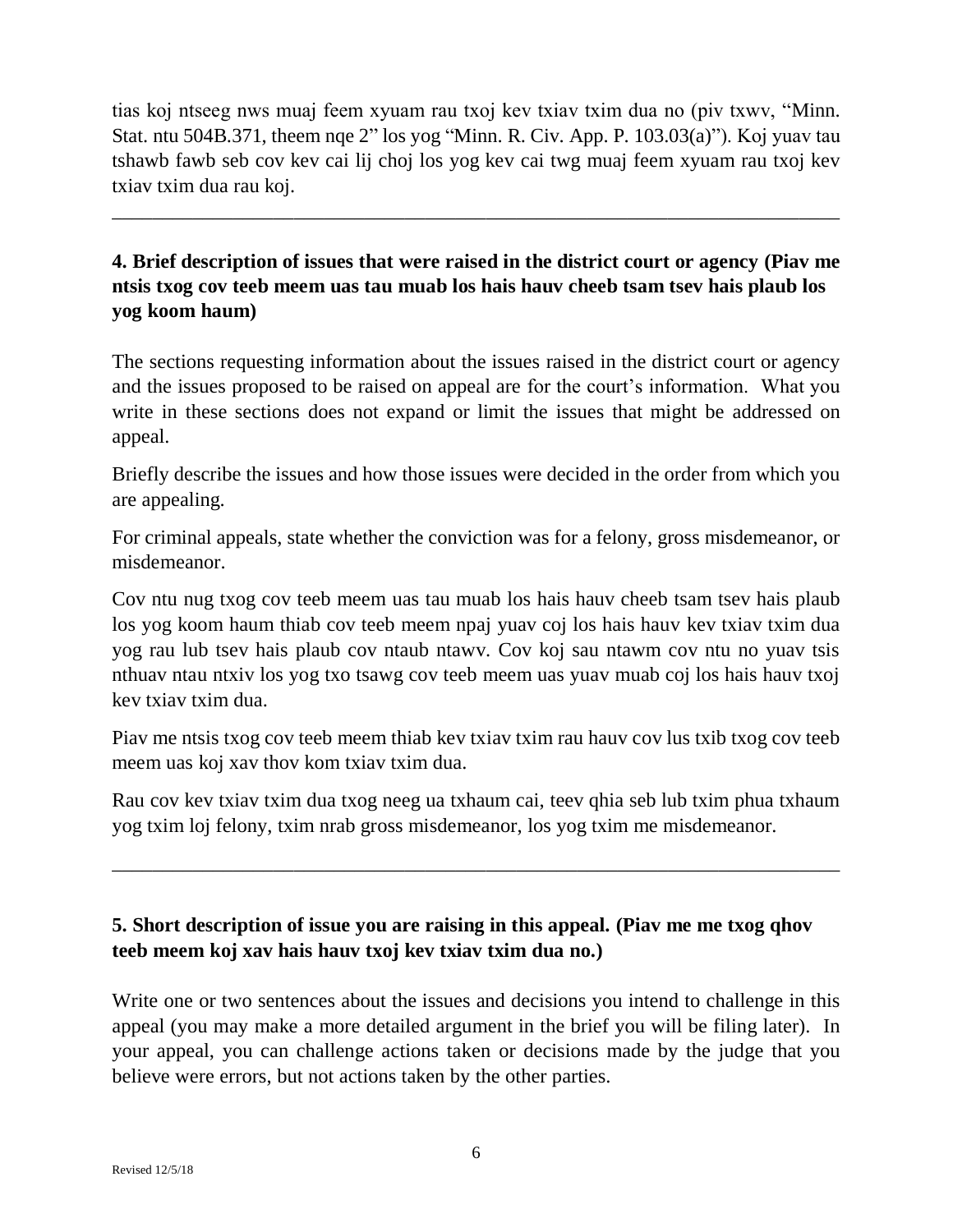Sau ib los yog ob kab lus qhia txog cov teeb meem thiab cov kev txiav txim uas koj xav tawm tsam hauv txoj kev txiav txim dua no (koj sau tau lus sib cam ntxaws dua thaum koj ua tsab ntawv xa thov tom qab). Nyob rau hauv txoj kev txiav txim dua rau koj, koj tawm tsam cov kev coj los yog cov kev txiav txim los ntawm tus kws phua txim uas koj ntseeg tias nws tau ua yuam kev, tiam sis tsis yog tawm tsam cov kev coj los ntawm lwm cov tog neeg.

\_\_\_\_\_\_\_\_\_\_\_\_\_\_\_\_\_\_\_\_\_\_\_\_\_\_\_\_\_\_\_\_\_\_\_\_\_\_\_\_\_\_\_\_\_\_\_\_\_\_\_\_\_\_\_\_\_\_\_\_\_\_\_\_\_\_\_\_\_\_\_\_

# **6. Related appeals (Cov kev txiav txim dua uas zoo xws li)**

This section is intended to provide the court with more information about the procedural history of the case and to ensure that the court has early notice of other pending related matters, in case consolidation is appropriate.

Ntu no yog qhia ncauj lus ntxiv rau lub tsev hais plaub txog cov keeb kwm txheej txheem ntawm rooj plaub no thiab kom meej tias lub tsev hais plaub paub ua ntej txog lwm cov xwm txheej muaj feem xyuam rau, nyab tsam ho muab sib sau los hais ua ke tau.

**6.a.** If you know of any other appeals already filed that involve the same case file that you are appealing from, write the appellate file numbers of those appeals here. If you do not know of any other appeals from the same case, write "none" here.

Yog koj paub txog lwm cov kev thov txiav txim dua uas txuam nrog tib rooj plaub koj tab tom thov kev txiav txim dua, sau cov zauv cim cov rooj txiav txim dua ntawd rau ntawm no. Yog koj tsis paub txog lwm cov kev thov txiav txim dua ntawm tib rooj plaub, sau "tsis muaj" rau ntawm no.

**6.b.** If you know of any other appeals already filed that involve the same issues you are raising in your appeal, write the appellate file numbers here. If you do not know of any other appeals raising the same issues as your case, write "none" here.

Yog koj paub txog lwm cov kev thov txiav txim dua uas txuam nrog tib co teeb meem koj tab tom yuav hais hauv kev txiav txim dua, sau cov zauv cim cov rooj txiav txim dua ntawd rau ntawm no. Yog koj tsis paub txog lwm cov kev txiav txim dua txog tib co teeb meem, sau "tsis muaj" rau ntawm no.

\_\_\_\_\_\_\_\_\_\_\_\_\_\_\_\_\_\_\_\_\_\_\_\_\_\_\_\_\_\_\_\_\_\_\_\_\_\_\_\_\_\_\_\_\_\_\_\_\_\_\_\_\_\_\_\_\_\_\_\_\_\_\_\_\_\_\_\_\_\_\_\_

# **7. Contents of record (Cov ntaub ntawv khaws cia)**

In addition to the parties' briefs, the "district court record" is the only information that the Court of Appeals considers in an appeal. The district court record includes documents filed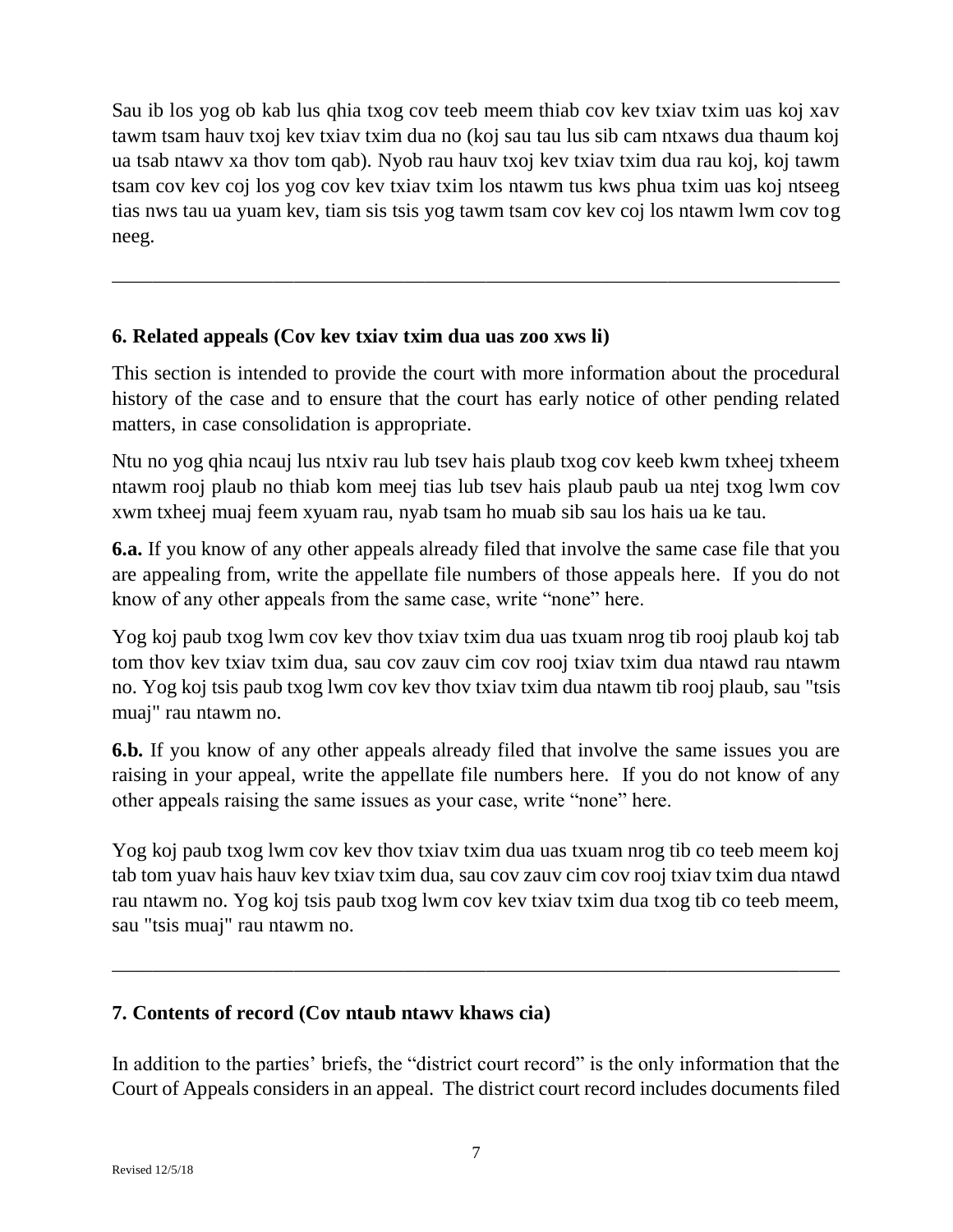in the district court and evidence used in the hearings before the district court judge or housing court referee.

The district court record might also include a **transcript** of the hearing(s) before the district court judge. A **transcript** is a typed copy of what all of the witnesses, parties, and the judge said at your hearing.

You may not give new evidence on appeal without first getting permission from the Court of Appeals. The Court of Appeals generally does not accept new evidence.

Ntxiv rau cov tog neeg 'cov lus meej, lub "cheeb tsam tsev hais plaub cov ntaub ntawv" tsuas yog tib co ncauj lus uas Cov Tsev Hais Plaub Txiav Txim Dua muab los xam hauv txoj kev txiav txim dua. Lub cheeb tsam tsev hais plaub cov ntaub ntawv yuav muaj xws li cov zwm rau hauv cheeb tsam tsev hais plaub thiab cov pov thawj uas siv rau hauv cov rooj sib hais ntawm cheeb tsam tsev hais plaub tus kws phua txim los yog tus neeg hais txim hauv tsev hais plaub.

Lub cheeb tsam tsev hais plaub cov ntaub ntawv yuav puav leej muaj **ntawv teev rooj sib hais** rau (cov) rooj sib hais ntawm cheeb tsam tsev hais plaub tus kws phua txim. Daim **ntawv teev rooj sib hais** yog muab tag nrho cov neeg tim khawv, cov tog neeg, thiab tus kws phua txim cov ncauj lus sib hais hauv koj lub rooj sib hais sau rau hauv ntawv.

Koj yuav muab tsis tau pov thawj tshiab ntxiv rau txoj kev txiav txim dua tshwj tsis yog koj tau kev tso cai los ntawm Cov Tsev Hais Plaub Txiav Txim Dua. Feem ntau Cov Tsev Hais Plaub Txiav Txim Dua yuav tsis kam txais cov pov thawj tshiab.

**7.a.** You will need to decide whether you need to order a transcript in order for the appellate courts to decide the issues you are raising in your appeal. Generally, if you want the appellate courts to consider anything that was said at any hearing before the district court or agency, you will need to order a transcript. If your appeal is from an Unemployment Law Judge's decision, you do not need to order the transcript, because the Department of Employment and Economic Development (DEED) will automatically prepare the transcript for your appeal.

Koj yuav tau txiav txim seb koj puas xav hais kom tau cov ntawv teev rooj sib hais kom cov tsev hais plaub txiav txim dua txiav txim tau txog cov teeb meem uas koj xav hais hauv txoj kev txiav txim dua rau koj. Feem ntau, yog koj xav kom cov tsev hais plaub txiav txim dua muab cov lus sib hais tag ntawm cheeb tsam tsev hais plaub los yog lub koom haum coj los xav dua, koj yeej yuav tau hais kom tau cov ntawv teev rooj sib hais. Yog tias txoj kev txiav txim dua rau koj yog los ntawm Chaw Poob Hauj Lwm Tus Kws Phua Txim txoj kev txiav txim, koj tsis tag yuav hais kom tau cov ntawv teev rooj sib hais, vim lub Tuam Tsev Tswj Kev Ua Hauj Lwm thiab Kev Khwv Noj Khwv Haus (DEED) yuav npaj cov ntawv teev rooj sib hais rau txoj kev txiav txim dua rau koj lawm.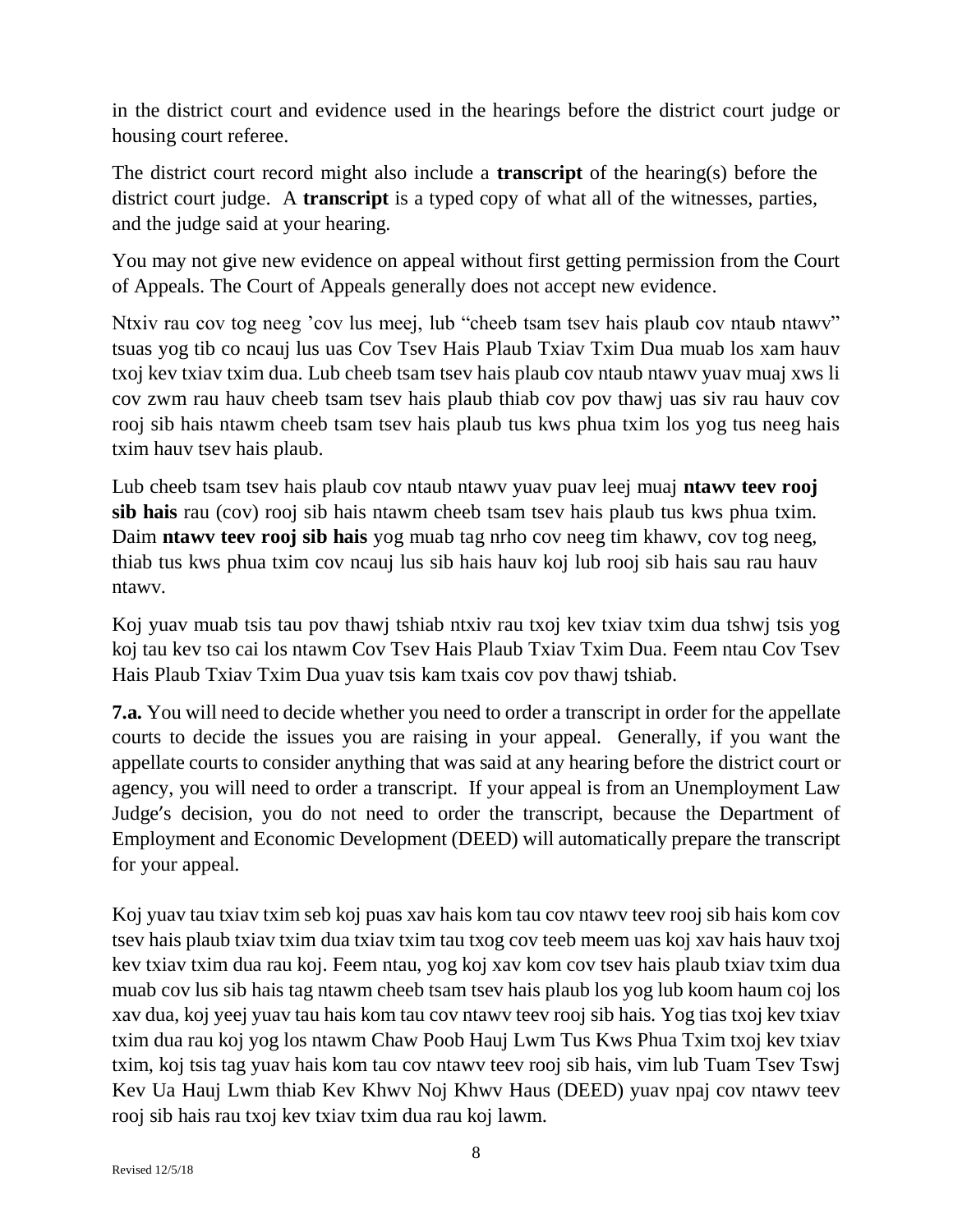**7.b.** You will need to decide whether you will be ordering a transcript of the entire hearing or only the part of the hearing that was relevant to your appeal.

Koj yuav tau txiav txim seb koj puas hais kom tau cov ntawv teev rooj sib hais tag nrho los yog tsuas yog ib ntus ntawm lub rooj sib hais xwb thiaj tseem ceeb rau txoj kev txiav txim dua rau koj.

**7.c.** In order to get a transcript of your hearing, you will first need to order it from the court reporter. Then, after the court reporter prepares the transcript, the court reporter will deliver copies to whoever you direct them to deliver it to. If you are ordering a transcript for your appeal, you need to direct the court reporter to deliver copies to all other parties and to file the transcript in the district court. For this question, verify whether you have done so already.

Kom tau cov ntawv teev rooj sib hais rau koj lub rooj sib hais, koj yuav tau hais kom tau los ntawm tus neeg sau lus sib hais. Ces tom qab tus neeg sau lus sib hais npaj tau cov ntawv teev rooj sib hais, tus neeg sau lus sib hais yuav luam xa rau cov neeg uas koj qhia kom xa mus rau. Yog tias koj hais kom tau cov ntawv teev rooj sib hais rau txoj kev txiav txim dua, koj yuav tau hais kom tus neeg sau lus sib hais luam xa mus rau tag nrho cov tog neeg thiab muab ib tsab zwm cia rau hauv lub cheeb tsam tsev hais plaub. Rau nqe lus nug no, txheeb seb koj puas tau ua tag.

**7.d.** If you marked "no" in question 8.c., verify whether you have already ordered the transcript from the court reporter.

Yog tias koj kos "tsis tau" rau nqe lus nug 8.c., txheeb seb koj puas tau hais kom tau cov ntawv teev rooj sib hais los ntawm tus neeg sau lus sib hais.

**7.e.** If a transcript is available in this case, mark "no" for this question. If no transcript is available in your case, read [Minn. R. Civ. App. P.](https://www.revisor.mn.gov/court_rules/ap/subtype/rcap/id/128/#128.01) 110.03 to determine whether you want to work with the other party to create a "statement of the proceedings."

Yog tias muaj cov ntawv teev rooj sib hais nrog rooj plaub no, kos "tsis muaj" rau nqe lus nug no. Yog tsis muaj ntawv teev rooj sib hais nrog koj rooj plaub, mus nyeem [Minn. R.](https://www.revisor.mn.gov/court_rules/ap/subtype/rcap/id/128/#128.01)  [Civ. App. P. 110.03](https://www.revisor.mn.gov/court_rules/ap/subtype/rcap/id/128/#128.01) kom ntsuas seb koj puas xav ua hauj lwm nrog lwm tog neeg kom npaj tau "nqe lus teev txog cov txheej txheem sib hais."

**7.f.** The district court record includes documents filed in the district court, evidence used in the hearings before the district court judge or housing court referee, and transcripts of hearings, if any transcripts were requested. Read [Minn. R. Civ. App.](https://www.revisor.mn.gov/court_rules/ap/subtype/rcap/id/110/#110.04) P. 110.04 to determine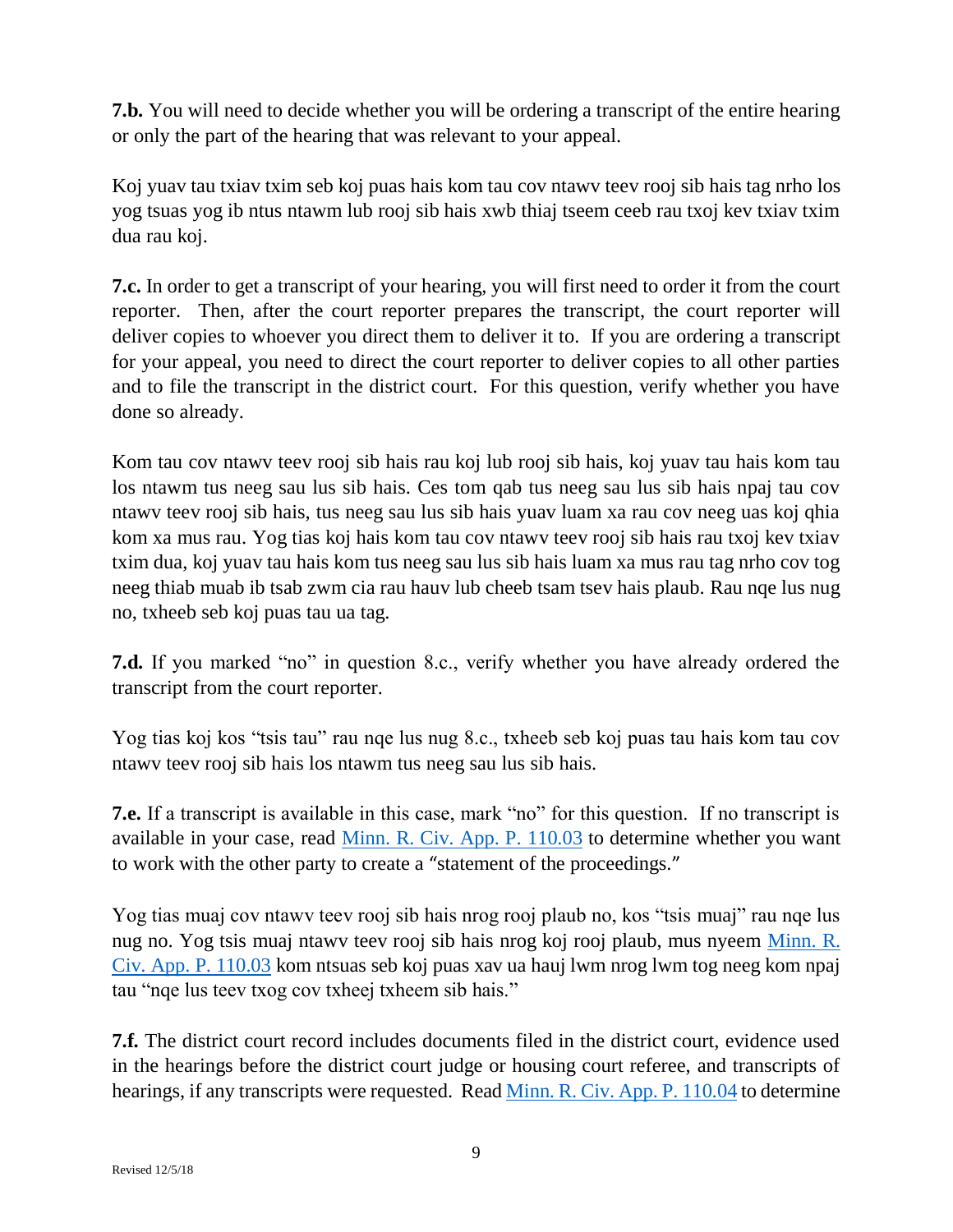if you want to agree with the other party to prepare a "statement of the record" and have the appellate courts rely on that statement instead of the district court record.

Lub cheeb tsam tsev hais plaub cov ntaub ntawv yuav muaj xws li cov zwm rau hauv cheeb tsam tsev hais plaub thiab cov pov thawj uas siv rau hauv cov rooj sib hais ntawm cheeb tsam tsev hais plaub tus kws phua txim los yog tus neeg hais txim hauv tsev hais plaub, cov ntawv teev rooj sib hais, yog tias thov kom muaj cov ntawv teev rooj sib hais. Mus nyeem [Minn. R. Civ. App. P. 110.04](https://www.revisor.mn.gov/court_rules/ap/subtype/rcap/id/110/#110.04) kom ntsuas seb koj puas pom zoo ua hauj lwm nrog lwm tog neeg kom npaj tau "nqe lus teev ntaub ntawv" thiab kom cov tsev hais plaub txiav txim dua siv nqe lus ntawd es txhob siv lub cheeb tsam tsev hais plaub cov ntaub ntawv.

\_\_\_\_\_\_\_\_\_\_\_\_\_\_\_\_\_\_\_\_\_\_\_\_\_\_\_\_\_\_\_\_\_\_\_\_\_\_\_\_\_\_\_\_\_\_\_\_\_\_\_\_\_\_\_\_\_\_\_\_\_\_\_\_\_\_\_\_\_\_\_\_

#### **8. Oral argument (Hais lus sib cam)**

Only attorneys can make an oral argument in the Minnesota Court of Appeals. If you do not have an attorney, neither you nor respondents will have oral argument. Even if you have an attorney, you have a choice whether you wish to request an oral argument. Mark the box that applies in part 8.a. If you mark "yes" in 8.a., mark the location that is convenient for you in 8.b. If you live distant from the Minnesota Judicial Center in St. Paul, you can write in your district court county next to "Other" in 8.b. and the Court of Appeals may be able to schedule oral argument for you in or near the county where your district court case took place.

Tsuas yog cov kws lij choj thiaj li hais tau lus sib cam hauv Minnesota Cov Tsev Hais Plaub Txiav Txim Dua. Yog koj tsis muaj ib tug kws loj choj, koj los sis cov neeg teb plaub foob yuav muaj tsis tau kev hais lus sib cam. Txawm tias koj muaj ib tug kws lij choj los, koj yeej muaj txoj cai xaiv seb koj puas xav thov kom muaj kev hais lus sib cam.

Kos rau kem uas muaj feem xyuam rau ntu 8.a. Yog tias koj kos "tau" rau 8.a., kos qhov chaw yooj yim rau koj ntawm 8.b. Yog koj nyob deb ntawm Minnesota Judicial Center hauv St. Paul, koj sau tau rau hauv koj lub cheeb tsam tsev hais plaub ntawm ib sab qhov "Lwm qhov chaw" rau 8.b. thiab Cov Tsev Hais Plaub Txiav Txim Dua yuav teem tau sij hawm hais lus sib cam rau koj ntawm los yog ze rau lub cheeb koog uas koj rooj plaub tshwm sim muaj hauv lub cheeb tsam tsev hais plaub.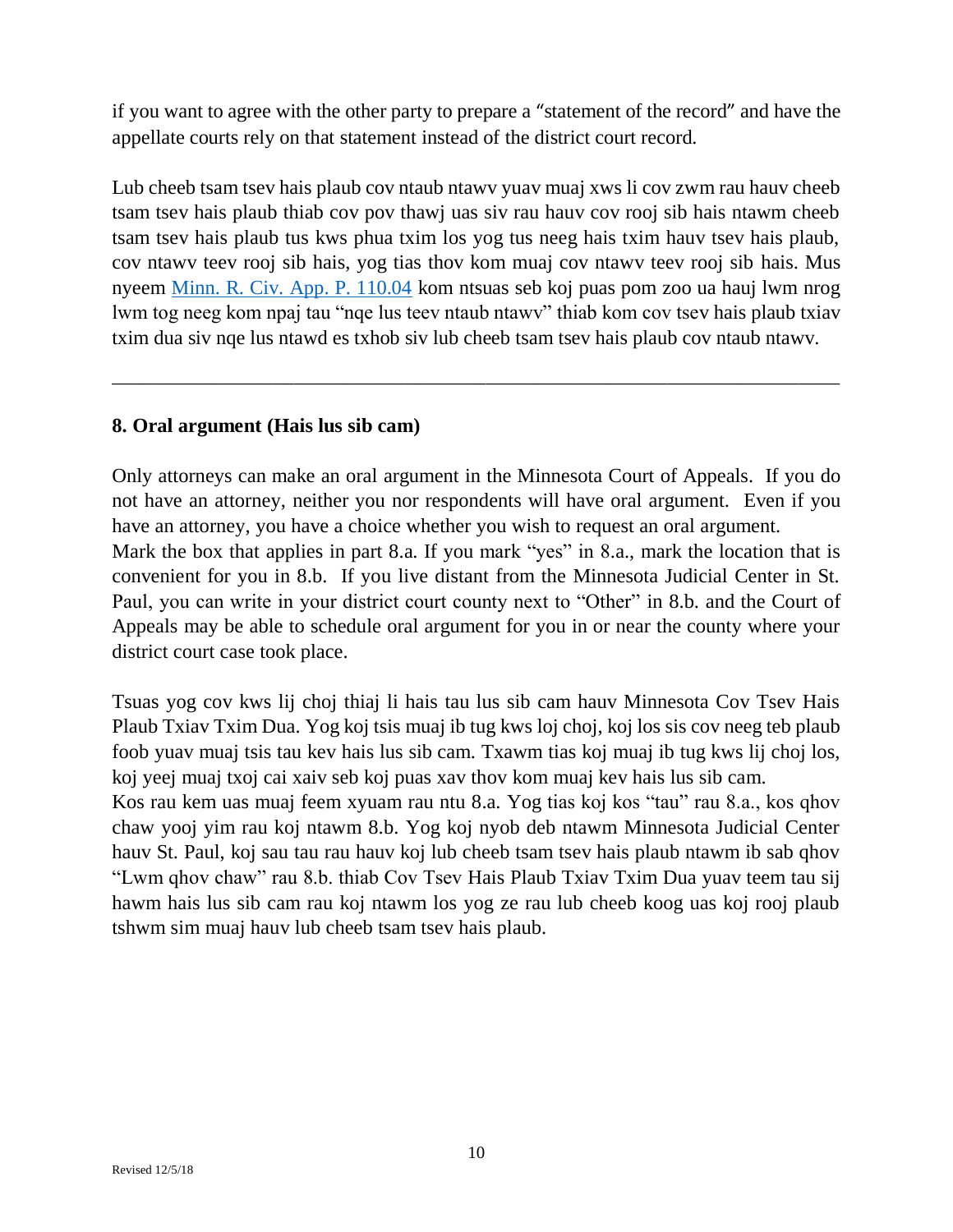### **9. Type of brief to be filed (Hom lus meej yuav tau zwm)**

There are three types of briefs. Read the descriptions below, then choose which type you will plan to prepare and file in your appeal. The court will carefully consider your brief, regardless of the type of brief you submit.

Muaj peb hom lus meej. Nyeem cov lus qhia nram no, ces xaiv hom uas koj yuav npaj sau thiab zwm rau txoj kev txiav txim dua rau koj. Lub tsev hais plaub yuav ua tib zoo muab koj cov lus meej los xyuas, tsis hais koj xa hom twg li.

1) **Formal brief** (**Lus meej raws kev raws cai)** (see/ xyuas [Minn. R. Civ. App. P. 128.02\)](https://www.revisor.mn.gov/court_rules/ap/subtype/rcap/id/128/#128.02) A formal brief includes a table of contents, a statement of the legal issues, a statement of the case and the facts, an argument, a conclusion, and an addendum\*. A formal brief must be bound in a specific way, and can't just be stapled. A list of approved binding methods under [Minn. R. Civ. App. P. 132.01](https://www.revisor.mn.gov/court_rules/ap/subtype/rcap/id/132/#132.01) is available at [http://mncourts.gov/Clerk](http://mncourts.gov/Clerk-of-Appellate-Courts.aspx# ApprovedBriefBindingMethods)[of-Appellate-Courts.aspx# ApprovedBriefBindingMethods.](http://mncourts.gov/Clerk-of-Appellate-Courts.aspx# ApprovedBriefBindingMethods)

Qhov lus meej raws kev raws cai muaj cov sob teem, nqe lus teev cov teeb meem raws kev cai lij choj, nqe lus teev rooj plaub thiab cov ntsiab lus tseeb, nqe lus sib cam, nqe lus xaus thiab ntaub ntawv rhais txhawb nrog\*. Muaj ib txoj kev tom cov lus meej raws kev raws cai, tsis yog cia li muab sib tom ua ke xwb. Cov hom kev tom ntaub ntawv uas pom zoo raws [Minn. R. Civ. App. P. 132.01](https://www.revisor.mn.gov/court_rules/ap/subtype/rcap/id/132/#132.01) muaj nyob ntawm [http://mncourts.gov/Clerk-of-Appellate-Courts.aspx# ApprovedBriefBindingMethods.](http://mncourts.gov/Clerk-of-Appellate-Courts.aspx# ApprovedBriefBindingMethods)

2) **Informal brief** (**Lus meej tsis raws kev raws cai)** (see/ xyuas [Minn. R. Civ. App. P.](https://www.revisor.mn.gov/court_rules/ap/subtype/rcap/id/128/#128.01)  [128.01, subd. 1\)](https://www.revisor.mn.gov/court_rules/ap/subtype/rcap/id/128/#128.01). An informal brief contains a concise statement of your argument and an addendum\*. It may be stapled.

Qhov lus meej tsis raws kev raws cai muaj koj nqe lus sib cam tshab thiab ntaub ntawv rhais txhawb nrog\*. Muab nws sib tom ua ke tau.

3) **Trial memoranda, supplemented by a short letter argument** (**Lus txhawb kev sib foob, txhawb nrog ib tsab ntawv sau sib cam luv luv)** (see/xyuas [Minn. R. Civ. App.](https://www.revisor.mn.gov/court_rules/ap/subtype/rcap/id/128/#128.01)  [P. 128.01, subd.](https://www.revisor.mn.gov/court_rules/ap/subtype/rcap/id/128/#128.01) 2).

If you filed a written Memorandum of Law in the district court, you may file that Memorandum as your brief, along with a short argument in letter format that addresses the district court judge's decision. This may be stapled and must include an addendum\*.

Yog tias koj zwm muaj Lus Txhawb Cai (Memorandum of Law) hauv cheeb tsam tsev hais plaub, koj zwm tau Lus Txhawb uas koj qhov lus meej, nrog rau ib tsab ntawv sau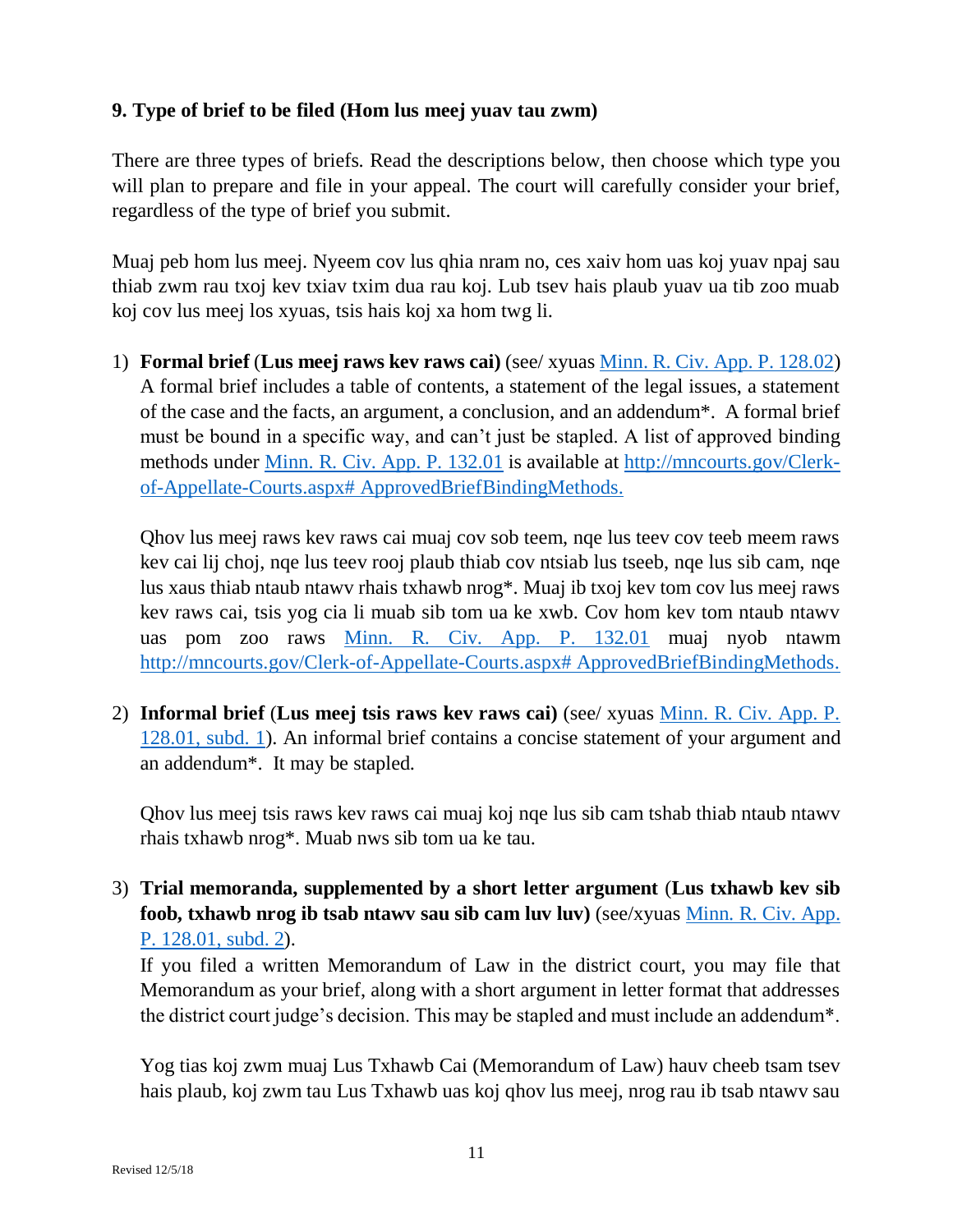sib cam luv luv uas hais txog cheeb tsam tus kws phua txim txoj kev txiav txim. Cov no muab sib tom tau thiab yuav tsum muaj ntaub ntawv rhais txhawb nrog\*.

\* **Addendum to Appellant's Brief (Ntaub Ntawv Rhais Txhawb Nrog rau Neeg Thov Kev Txiav Txim Dua Cov Lus Meej)**: No matter what type of brief you file, the appellant's brief must include an addendum (respondents may include an addendum with their brief, but the addendum is only required for appellant's brief). The requirements for your addendum are listed in [Minn. R. Civ. App. P. 130.02.](https://www.revisor.mn.gov/court_rules/ap/subtype/rcap/id/130/#130.02)

Tsis hais koj zwm hom lus meej twg, tus neeg thov kev txiav txim dua qhov lus meej yuav tsum muaj cov ntaub ntawv rhais txhawb nrog (tus neeg teb plaub foob yeej muaj tau ntaub ntawv rhais txhawb nrog lawv qhov lus meej, tiam sis tus neeg thov kev txiav txim dua yuav tsum muaj ntaub ntawv rhais txhawb nrog nws qhov lus meej). Cov yuav tsum muaj nyob rau hauv koj cov ntaub ntawv rhais txhawb nrog teev muaj rau ntawm [Minn. R. Civ.](https://www.revisor.mn.gov/court_rules/ap/subtype/rcap/id/130/#130.02)  [App. P. 130.02.](https://www.revisor.mn.gov/court_rules/ap/subtype/rcap/id/130/#130.02)

• One required part of your addendum is a copy of the decision you are appealing, even if you submitted a copy of the decision in the beginning of the appeal. If the addendum to your brief does not include a copy of the decision, the Clerk's Office will reject the entire brief.

Ib feem ntaub ntawv rhais txhawb nrog yuav tau muaj yog luam tsab ntawv txiav txim uas koj thov kev txiav txim dua rau, txawm tias koj twb luam ib tsab ntawv txiav txim xa thaum pib thov kev txiav txim dua lawm. Yog tias cov ntaub ntawv rhais txhawb nrog koj cov lus meej tsis muaj tsab ntawv txiav txim, Lub Chaw Khiav Dej Num rau Neeg Lis Ntaub Ntawv yuav tsis kam txais tag nrho cov lus meej.

• Your addendum may also contain up to 50 additional pages of documents from the record or statutes, rules, cases or other authorities that would be helpful to the court when reading your brief. However, **you cannot include any new evidence that was not presented to the district court judge.**

Koj cov ntaub ntawv rhais txhawb nrog puav leej muaj tau txog 50 nplooj ntawv ntxiv los ntawm cov ntaub ntawv teev cia los yog cov cai lij choj, cov kev cai, los yog lwm cov kws muaj cai uas yuav pab tau lub tsev hais plaub thaum lawv nyeem koj cov lus meej. Tiam sis, **koj muab ntxiv tsis tau tej pov thawj tshiab uas tsis tau muab nthuav qhia rau cheeb tsam tsev hais plaub tus kws phua txim.**